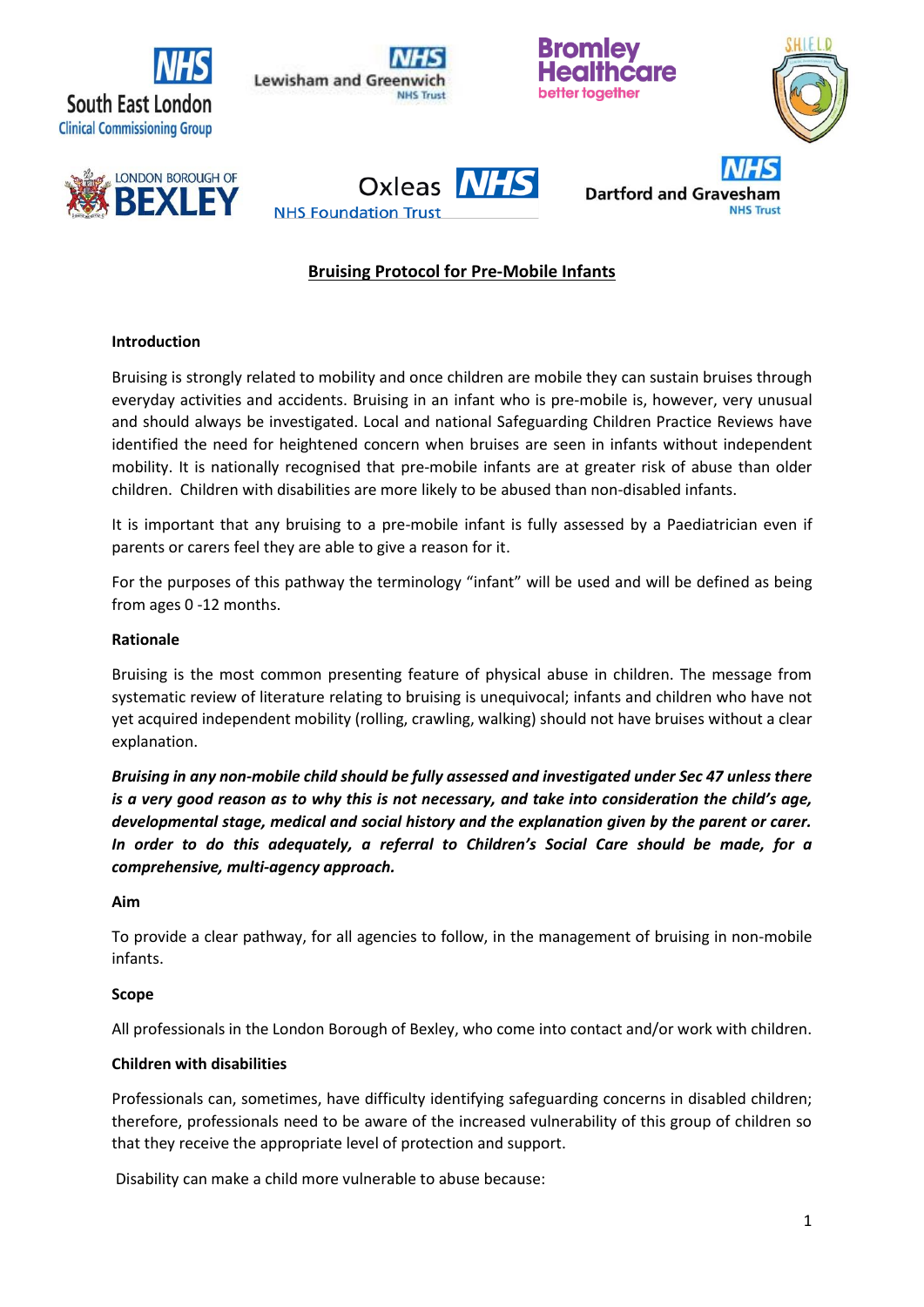- they may have additional communication needs
- they may not understand that what is happening to them is abuse
- they may be isolated from others
- they may be dependent on adults for all care
- their disability might be used as an explanation for an injury.

It is important to remember that children with disabilities may not be independently mobile and professionals should also seek direction from their own local guidance or Safeguarding disabled children - GOV.UK (www.gov.uk).

## **Action to be taken when identifying or suspecting bruising**

If the child appears seriously ill or injured:

- Seek immediate assessment and treatment in an Emergency Department (ED)
- Notify the Local Authority Children's Social Care of your concern urgently by telephone and follow-up with a written referral.
- Keep the parent/carer updated regularly on the child's condition/progress

In all other cases:

- A full physical assessment (or child protection medical?) should be completed by a community or hospital paediatrician and appropriate referral for further assessment made if necessary.
- If uncertainty exists regarding the definitive diagnosis of an injury, a second medical opinion should be sought (for ease and to maintain the momentum of the investigations a hospital paediatrician may be best placed to do this).
- Practitioners should document accurately and clearly describe, on a body map and in the child's medical record the size, shape, colour and position of the mark/s .
- Any explanation for the injury or comments by the parent/carer should be documented accurately and verbatim in the child's record.
- A referral should be made as quickly as possible to children's Social Care, who will take responsibility for gathering information and moving the safeguarding process forward by arranging a Strategy Meeting.
- If there are concerns regarding the immediate safety of the child, siblings, adults within the family or that of the professionals involved, the police should be contacted urgently.
- Parents/carers should be informed of a professionals' responsibility to inform statutory services of the identified concerns about their child, the need for social care input and possible referral on to a paediatrician and the safeguarding process as appropriate.

## **Action following referral to Local Authority Children's Social Care**

Once a referral has been accepted, a Strategy Meeting must be held in line with guidance set out in Working Together to Safeguard Children (2018). A social worker, community or hospital paediatrician, members of the safeguarding children's teams and a police officer must be present. Clear outcomes must be decided and explained to parents. Even if an explanation is provided, the relevant medical staff and possibly others need to be able to consider the plausibility of that explanation.

There should be professional curiosity as to the cause of any bruising in a pre-mobile infant.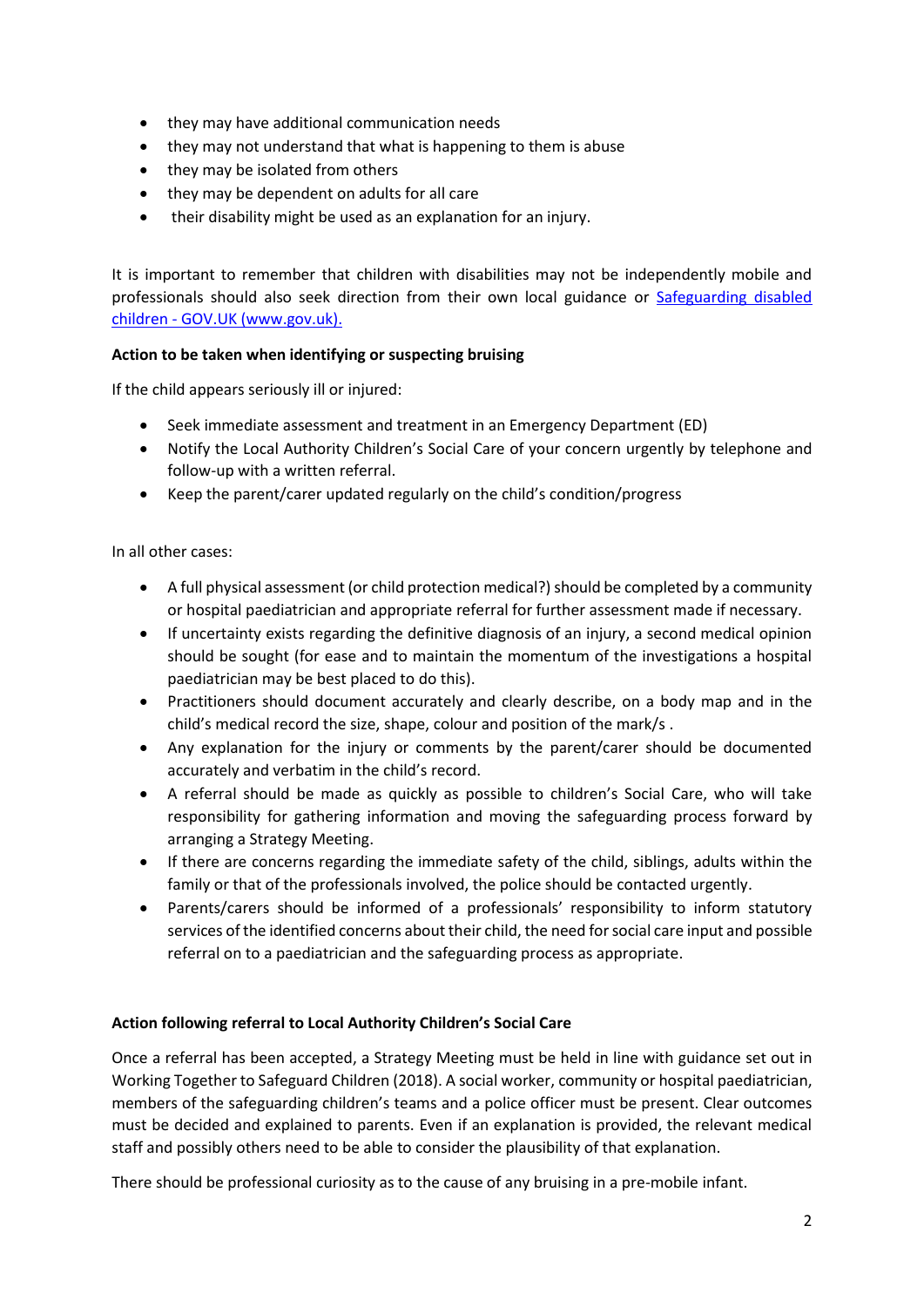The child protection medical must be arranged by the social worker according to local arrangements, i.e. either by a community paediatrician or within a hospital setting by a paediatric consultant or registrar.

The child/children should attend for a paediatric assessment as soon as possible following receipt of the referral. This should include a detailed history of the injury and the mechanism given by the parents/carer, review of past medical history and social history, including any previous injuries.

# **Professionals should consider if there is any medical explanation or any external factors that contribute to explaining the bruising.**

## **Medical explanation could include:**

- An underlying organic cause, for example, a bleeding disorder.
- Birth injuries normal and instrumental delivery may result in bruising to the head or face, minor bleeding into the whites of the eye or injury to the arm or shoulder in new born babies. All birth injuries evident at the time or soon after delivery, should be documented in the child's medical records and communicated to community staff. Appropriate follow-up should be arranged if necessary, with a paediatrician.
- Birthmarks these may not be present at birth but appear during the early weeks of life. They should be documented in the child's medical notes and parent record (red book). Some birthmarks, in particular blue-grey spots (previously known as Mongolian blue spots) can look like bruising. If a professional believes discolouration of the skin to be a birthmark but is uncertain, the baby/child should be referred to the general practitioner (GP) for further assessment. If uncertainty remains following this, a referral should be made to the Local Authority Children's Social Care and details documented on a body map and in the child's medical record.

External factors to consider are:

- Injury from a sibling/other child however this would be unusual but it is not unheard of for an older sibling to injure a new baby. This would still require referral to Children's Social Care for a multi-agency approach and decision making and all explanations should be considered by the relevant medical practitioner as to plausibility
- Does either parent have a mental health problem
- Are drugs/alcohol a factor
- Are there other members of family that would need to be considered ie grandparents, close family friends etc
- Any animals/pets.

## *Both lists are not exhaustive and professional curiosity and challenge should feature throughout the assessments conducted by all agencies in order to explore and understand what is happening within a family, rather than making assumptions or accepting information at face value.*

## **The National Institute for Clinical Excellence (NICE) Guidance (2009, updated 2017)**

It is recognised that a small percentage of bruising in non-mobile children will have an innocent explanation. Spontaneous bruising can occur as the result of an underlying medical condition that may need urgent treatment, so referral to hospital should not be delayed.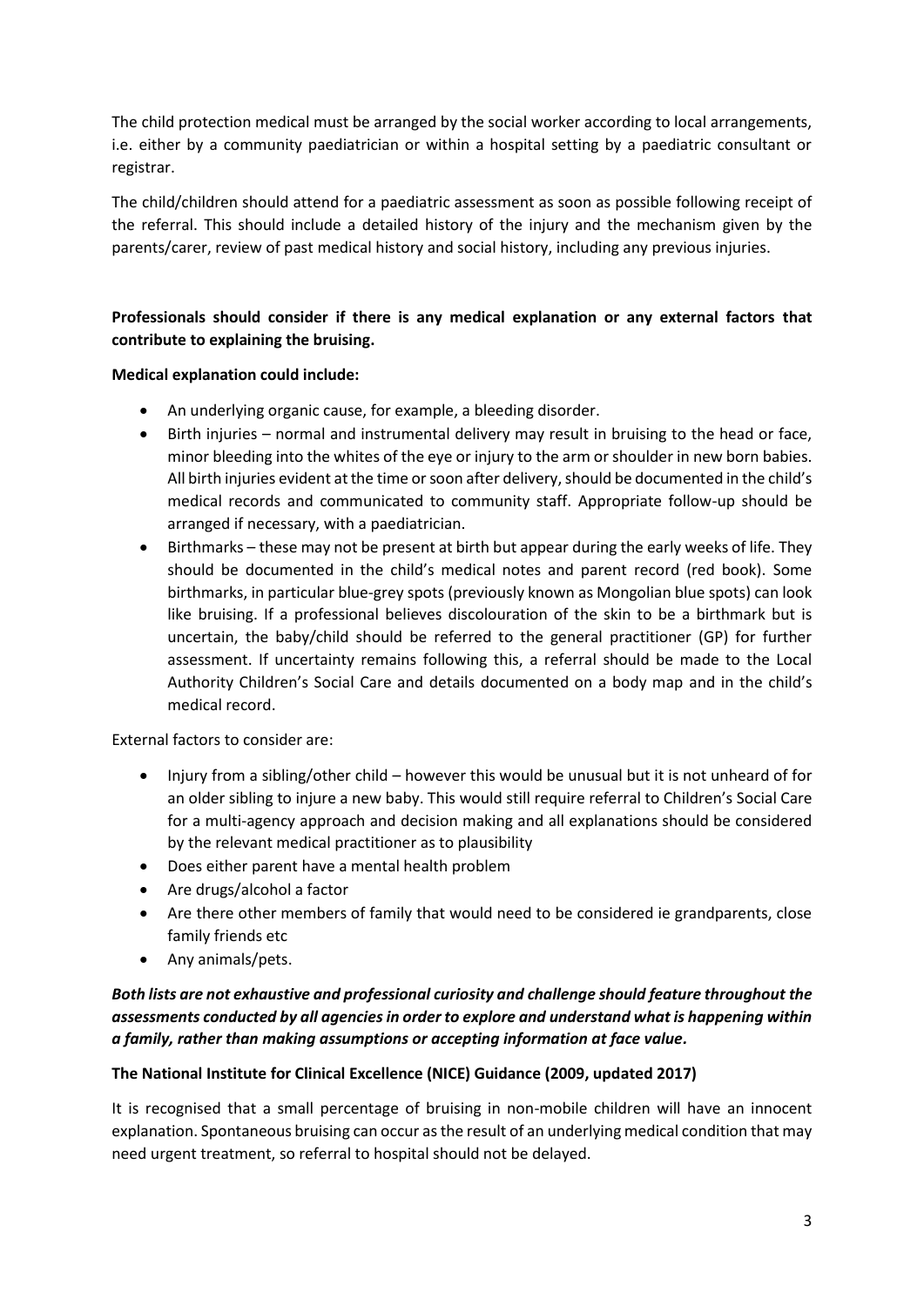NICE guidance aims to provide a summary of clinical features associated with abuse and act as a prompt for healthcare professionals to think about the possibility of maltreatment at the earliest stage, to 'consider abuse' as part of a differential diagnosis or to 'suspect abuse' where a serious level of concern exists.

In relation to bruising, all professionals within the children's workforce are advised to 'suspect abuse' and refer to Local Authority Children's Social Care in the following situations:

- If an infant has bruising in the shape of a hand, bite mark, grip or implement such as a stick or a belt.
- If there is bruising or petechiae (tiny red or purple spots) that cannot be attributed to a medical condition. Any reported health or medical conditions need to be checked and confirmed by a suitably qualified paediatric medical practitioner.
	- $\triangleright$  Bruising in a child who is not independently mobile
	- $\triangleright$  Multiple bruises or bruising in clusters
	- $\triangleright$  Bruises of a similar shape or size
	- $\triangleright$  Bruising on soft parts of the body such as the face, abdomen, eyes, ears and buttocks
	- $\triangleright$  Bruises on the neck that look like attempted strangulation
	- $\triangleright$  Bruises to the ankles and wrists that resemble ligature marks

The guidance is clear that practitioners must consider the significance of what appears to be minor bruising in non-mobile babies and children and act in line with safeguarding procedures.

• Advice should be sought from a paediatrician as to any explanations provided to assess the plausibility of the explanation.

**October 2021**